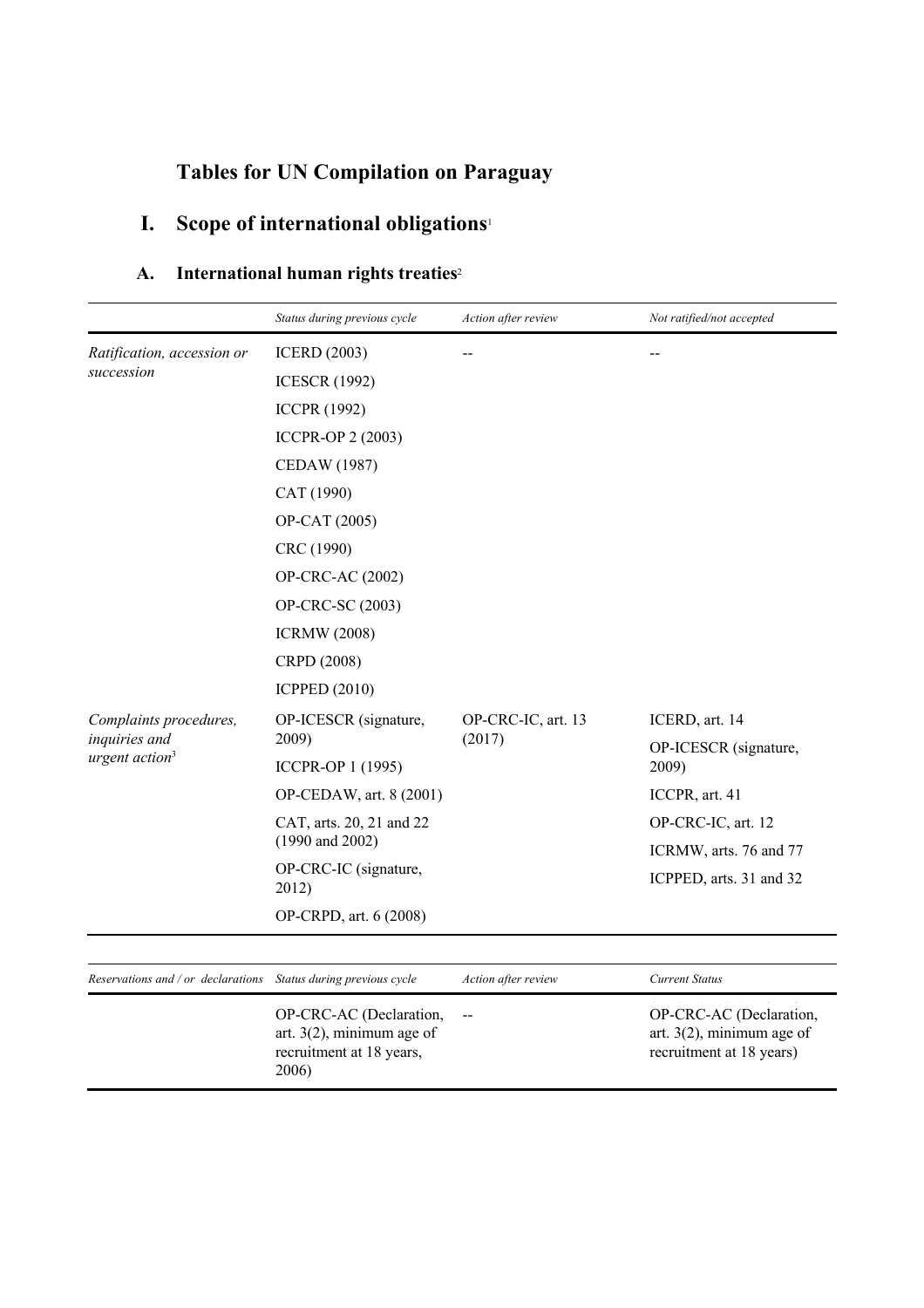|                                          | Status during previous cycle                                                             | Action after review | Not ratified |
|------------------------------------------|------------------------------------------------------------------------------------------|---------------------|--------------|
| Ratification, accession or<br>succession | Convention on the<br>Prevention and Punishment<br>of the Crime of Genocide               |                     |              |
|                                          | Geneva Conventions of 12<br>August 1949 and Additional<br>Protocols thereto <sup>4</sup> |                     |              |
|                                          | Rome Statute of the<br><b>International Criminal Court</b>                               |                     |              |
|                                          | Conventions on refugees<br>and stateless persons <sup>5</sup>                            |                     |              |
|                                          | Palermo Protocol <sup>6</sup>                                                            |                     |              |
|                                          | ILO fundamental<br>Conventions <sup>7</sup>                                              |                     |              |
|                                          | ILO Conventions Nos. 169<br>and 1898                                                     |                     |              |
|                                          | Convention against<br>Discrimination in Education                                        |                     |              |

### **B. Other main relevant international instruments**

### **II. Cooperation with human rights mechanisms and bodies**

### **A. Cooperation with treaty bodies**<sup>9</sup>

| Treaty body  | Concluding observations<br>included in previous review | Latest report submitted<br>since previous review | Latest concluding<br>observations | Reporting status                                     |
|--------------|--------------------------------------------------------|--------------------------------------------------|-----------------------------------|------------------------------------------------------|
| <b>CERD</b>  | August 2011                                            | 2015                                             | August 2016                       | Seventh and eighth<br>reports overdue since<br>2018. |
| <b>CESCR</b> | March 2015                                             | --                                               |                                   | Fifth report overdue<br>since $2020$ .               |
| HR Committee | March 2013                                             | 2018                                             | <b>July 2019</b>                  | Fifth report due in<br>2025.                         |
| <b>CEDAW</b> | October 2011                                           | 2015                                             | October 2017                      | Eighth report due in<br>November 2021.               |
| <b>CAT</b>   | November 2011                                          | 2016                                             | August 2017                       | Eighth report due in<br><b>August 2021.</b>          |

#### **Reporting status**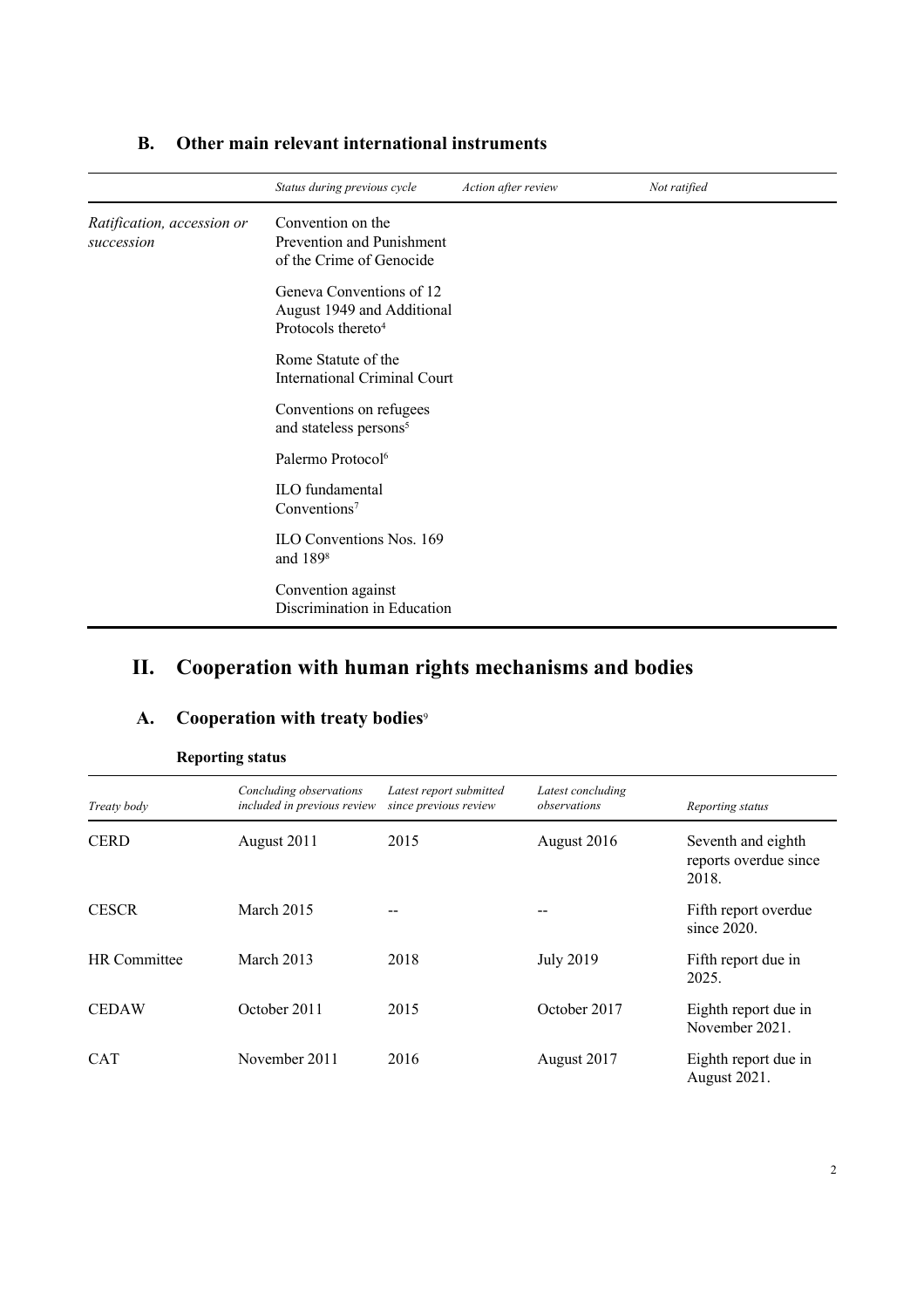| <b>CRC</b>  | October 2013 (on OP- 2018)<br>CRC-AC and OP-<br>CRC-SC) |      | Fourth to sixth report<br>pending<br>consideration.   |
|-------------|---------------------------------------------------------|------|-------------------------------------------------------|
| <b>CMW</b>  | April 2012                                              | 2019 | Second report pending<br>consideration.               |
| <b>CRPD</b> | April 2013                                              | 2019 | Second and third<br>reports pending<br>consideration. |
| <b>CED</b>  | September 2014                                          | $-$  | Next report overdue<br>since $2020$ .                 |

#### **Responses to specific follow-up requests from concluding observations**

| Treaty body  | Due in | Subject matter                                                                                                                                                                                                                                                                                                                                         | Submitted                                                           |
|--------------|--------|--------------------------------------------------------------------------------------------------------------------------------------------------------------------------------------------------------------------------------------------------------------------------------------------------------------------------------------------------------|---------------------------------------------------------------------|
| <b>CERD</b>  | 2017   | Office of the Ombudsman;<br>enforcement of judgments<br>of the Inter-American Court<br>of Human Rights; and<br>situation of human rights<br>defenders. <sup>10</sup>                                                                                                                                                                                   |                                                                     |
| HR Committee | 2014   | Investigation of human<br>rights violations<br>documented by the<br>Truth and Justice<br>Commission; functioning of<br>the neighbourhood watch<br>committees; and<br>investigations of the police<br>raid in Curuguaty in June<br>2012.11                                                                                                              | 2014 <sup>12</sup> , 2015 <sup>13</sup><br>and 2017 <sup>14</sup> . |
|              | 2021   | Human rights violations<br>during the dictatorship; pre-<br>trial detention and<br>fundamental safeguards; and<br>independence of the<br>judiciary. <sup>15</sup>                                                                                                                                                                                      |                                                                     |
| <b>CEDAW</b> | 2019   | Attacks against gender<br>equality in the public<br>discourse and repeal of<br>decision No. 29664 of the<br>Ministry of Education and<br>Science; strengthen the<br>Ministry of Women;<br>trafficking and exploitation<br>of prostitution; and adoption<br>of the bill criminalizing the<br>practice of unpaid domestic<br>child labour. <sup>16</sup> | 2020. <sup>17</sup> More information<br>requested. <sup>18</sup>    |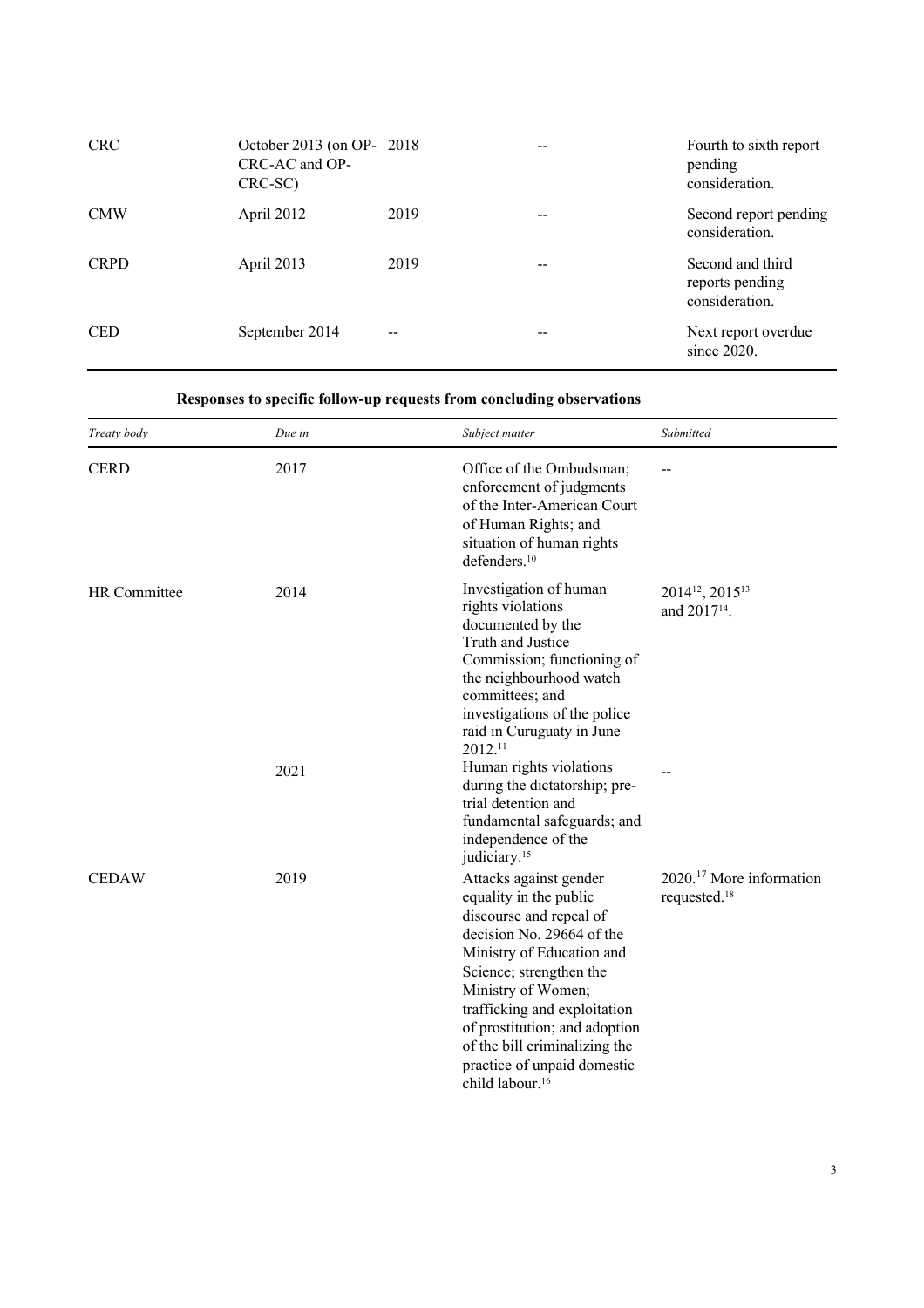| <b>CAT</b> | 2018 | National mechanism for the<br>prevention of torture;<br>impunity for acts of torture<br>and ill-treatment; and acts<br>of torture and ill-treatment<br>by the Joint Task Force. <sup>19</sup> | $2020^{20}$ |
|------------|------|-----------------------------------------------------------------------------------------------------------------------------------------------------------------------------------------------|-------------|
| <b>CED</b> | 2015 | National human rights<br>institution; communication<br>of persons deprived of<br>liberty; and reparation and<br>prompt, fair and adequate<br>compensation. <sup>21</sup>                      | $2015^{22}$ |

| <b>Views</b> |                 |                                      |
|--------------|-----------------|--------------------------------------|
| Treaty body  | Number of views | <b>Status</b>                        |
| HR Committee | $2^{23}$        | Information requested. <sup>24</sup> |
| <b>CRC</b>   | 125             | Information requested. <sup>26</sup> |

### **B. Cooperation with special procedures**<sup>27</sup>

|                                                         | Status during previous cycle                                                                                                                           | Current status |
|---------------------------------------------------------|--------------------------------------------------------------------------------------------------------------------------------------------------------|----------------|
| Standing invitations                                    | Yes                                                                                                                                                    | Yes            |
| Visits undertaken                                       | Food                                                                                                                                                   |                |
|                                                         | Slavery                                                                                                                                                |                |
| Visits agreed to in principle                           | Minority issues                                                                                                                                        |                |
| Visits requested                                        | Human Rights Defenders<br>Torture<br>Sale of Children<br>Water and sanitation<br>Independence of Judges and Lawyers<br>Hazardous substances and wastes |                |
| Responses to letters of<br>allegation and urgent appeal | During the period under review 9<br>communications were sent. The<br>Government replied to 4 communications                                            |                |

### **C. Status of national human rights institutions**<sup>28</sup>

| National human rights institution | Status during previous cycle | Status during present cycle <sup>29</sup> |
|-----------------------------------|------------------------------|-------------------------------------------|
| Defensoria del Publo              | Suspended 2014               | <b>B</b> Status                           |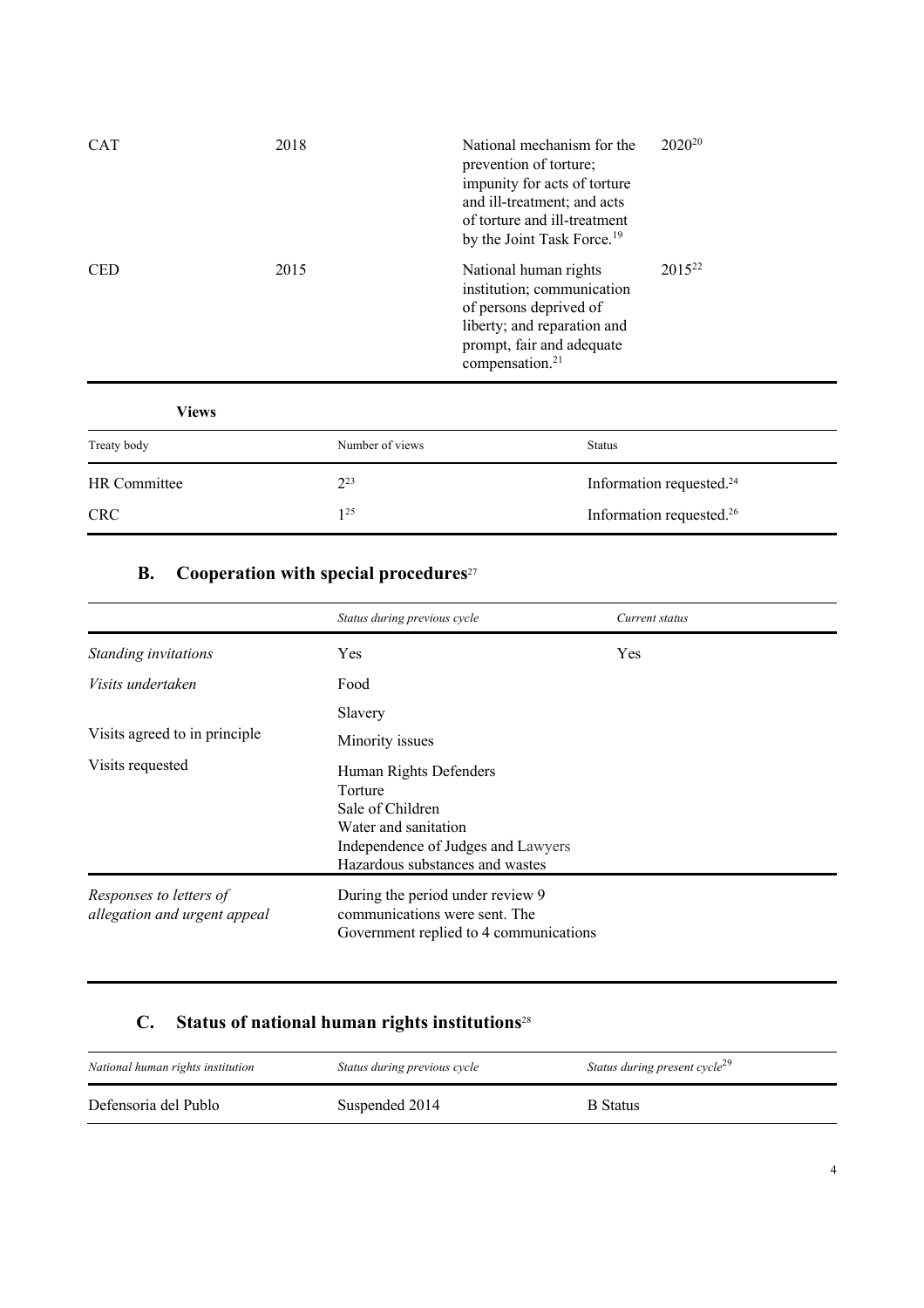#### *Notes*

 $1$  Unless indicated otherwise, the status of ratification of instruments listed in the table may be found on the official website of the United Nations Treaty Collection database, Office of Legal Affairs of the United Nations Secretariat, http://treaties.un.org/. Please also refer to the United Nations compilation on Paraguay from the previous cycle (A/HRC/WG.6/24/PRY/2).<br><sup>2</sup> The following abbreviations have been used in the universal peri

|                  | The following abbreviations have been used in the universal periodic review document: |
|------------------|---------------------------------------------------------------------------------------|
| <b>ICERD</b>     | International Convention on the Elimination of All Forms of                           |
|                  | Racial Discrimination;                                                                |
| <b>ICESCR</b>    | International Covenant on Economic, Social and Cultural                               |
|                  | Rights;                                                                               |
| <b>OP-ICESCR</b> | Optional Protocol to ICESCR;                                                          |
| <b>ICCPR</b>     | International Covenant on Civil and Political Rights;                                 |
| <b>ICCPR-OP1</b> | Optional Protocol to ICCPR;                                                           |
| <b>ICCPR-OP2</b> | Second Optional Protocol to ICCPR, aiming at the abolition of                         |
|                  | the death penalty;                                                                    |
| <b>CEDAW</b>     | Convention on the Elimination of All Forms of Discrimination                          |
|                  | against Women;                                                                        |
| <b>OP-CEDAW</b>  | Optional Protocol to CEDAW;                                                           |
| <b>CAT</b>       | Convention against Torture and Other Cruel, Inhuman or                                |
|                  | Degrading Treatment or Punishment;                                                    |
| OP-CAT           | Optional Protocol to CAT;                                                             |
| <b>CRC</b>       | Convention on the Rights of the Child;                                                |
| OP-CRC-AC        | Optional Protocol to CRC on the involvement of children in                            |
|                  | armed conflict;                                                                       |
| OP-CRC-SC        | Optional Protocol to CRC on the sale of children, child                               |
|                  | prostitution and child pornography;                                                   |
| OP-CRC-IC        | Optional Protocol to CRC on a communications procedure;                               |
| <b>ICRMW</b>     | International Convention on the Protection of the Rights of All                       |
|                  | Migrant Workers and Members of Their Families;                                        |
| <b>CRPD</b>      | Convention on the Rights of Persons with Disabilities;                                |
| <b>OP-CRPD</b>   | Optional Protocol to CRPD;                                                            |
| <b>ICPPED</b>    | International Convention for the Protection of All Persons                            |
|                  | from Enforced Disappearance.                                                          |

- <sup>3</sup> Individual complaints: ICCPR-OP 1, art. 1; OP-CEDAW, art. 1; OP-CRPD, art. 1; OP-ICESCR, art. 1; OP-CRC-IC, art. 5; ICERD, art. 14; CAT, art. 22; ICRMW, art. 77; and ICPPED, art. 31. Inquiry procedure: OP-CEDAW, art. 8; CAT, art. 20; ICPPED, art. 33; OP-CRPD, art. 6; OP-ICESCR, art. 11; and OP-CRC-IC, art. 13. Inter-State complaints: ICCPR, art. 41; ICERD, art. 11; ICRMW, art. 76; ICPPED, art. 32; CAT, art. 21; OP-ICESCR, art. 10; and OP-CRC-IC, art. 12. Urgent action: ICPPED, art. 30.
- <sup>4</sup> Geneva Convention for the Amelioration of the Condition of the Wounded and Sick in Armed Forces in the Field (First Convention); Geneva Convention for the Amelioration of the Condition of Wounded, Sick and Shipwrecked Members of Armed Forces at Sea (Second Convention); Geneva Convention relative to the Treatment of Prisoners of War (Third Convention); Geneva Convention relative to the Protection of Civilian Persons in Time of War (Fourth Convention);Protocol Additional to the Geneva Conventions of 12 August 1949, and relating to the Protection of Victims of International Armed Conflicts (Protocol I); Protocol Additional to the Geneva Conventions of 12 August 1949, and relating to the Protection of Victims of Non-International Armed Conflicts (Protocol II); Protocol Additional to the Geneva Conventions of 12 August 1949, and relating to the Adoption of an Additional Distinctive Emblem (Protocol III).. For the official status of ratifications, see Federal Department of Foreign Affairs of Switzerland, at

https://www.dfae.admin.ch/eda/fr/dfae/politique-exterieure/droit-international-public/traites-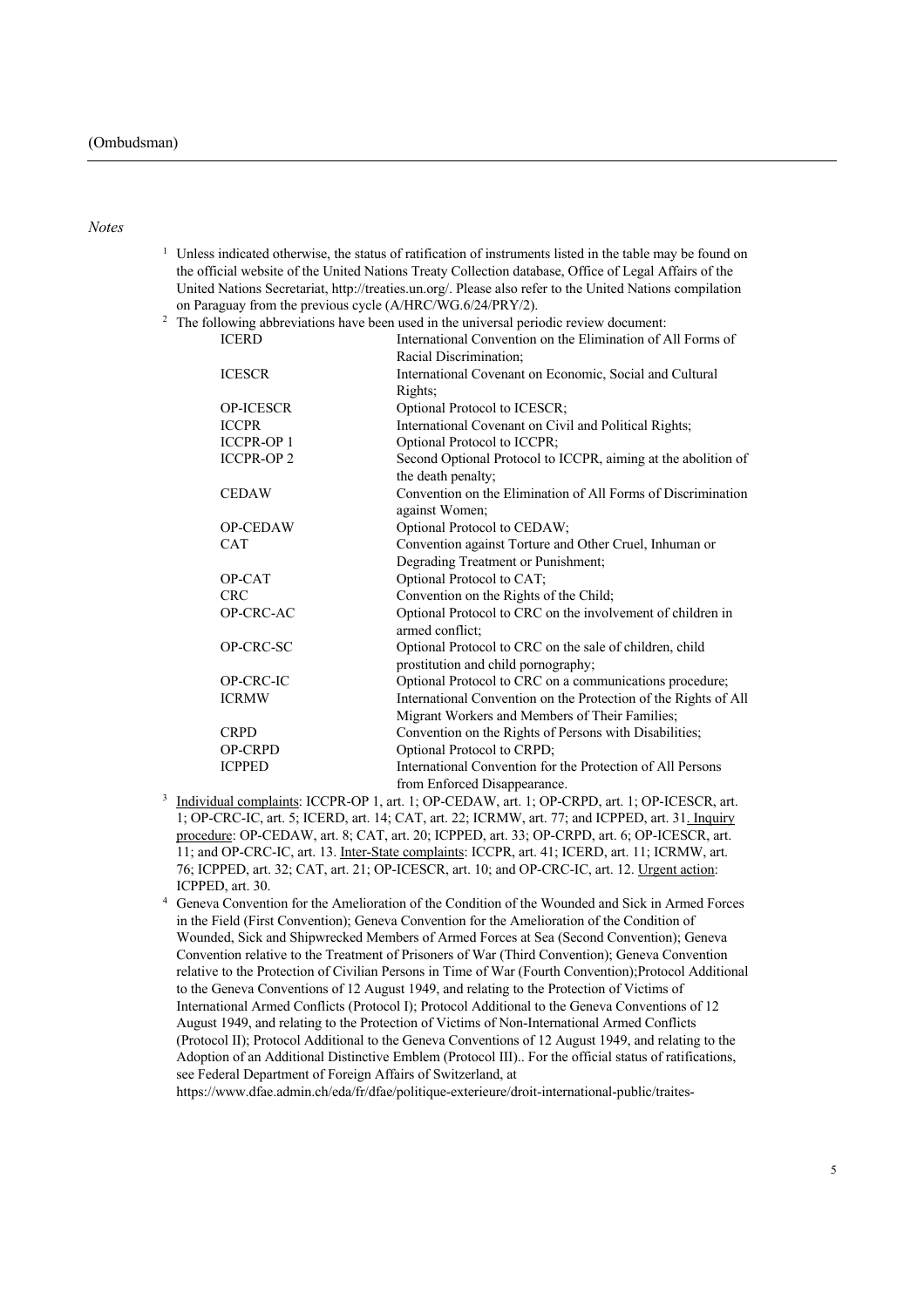internationaux/depositaire/protection-des-victimes-de-la-guerre.html

- <sup>5</sup> 1951 Convention relating to the Status of Refugees and its 1967 Protocol, 1954 Convention relating to the Status of Stateless Persons, and 1961 Convention on the Reduction of Statelessness.
- <sup>6</sup> Protocol to Prevent, Suppress and Punish Trafficking in Persons, Especially Women and Children, supplementing the United Nations Convention against Transnational Organized Crime.
- International Labour Organization Convention No. 29 concerning Forced or Compulsory Labour; Convention No. 105 concerning the Abolition of Forced Labour; Convention No. 87 concerning Freedom of Association and Protection of the Right to Organise; Convention No. 98 concerning the Application of the Principles of the Right to Organise and to Bargain Collectively; Convention No. 100 concerning Equal Remuneration for Men and Women Workers for Work of Equal Value; Convention No. 111 concerning Discrimination in Respect of Employment and Occupation; Convention No. 138 concerning Minimum Age for Admission to Employment; Convention No. 182 concerning the Prohibition and Immediate Action for the Elimination of the Worst Forms of Child Labour.
- <sup>8</sup> ILO Indigenous and Tribal Peoples Convention, 1989 (No. 169) and Domestic Workers Convention, 2011 (No. 189).
- <sup>9</sup> The following abbreviations have been used in the present document:

| <b>CERD</b>         | Committee on the Elimination of Racial Discrimination;   |
|---------------------|----------------------------------------------------------|
| <b>CESCR</b>        | Committee on Economic, Social and Cultural Rights;       |
| <b>HR</b> Committee | Human Rights Committee;                                  |
| <b>CEDAW</b>        | Committee on the Elimination of Discrimination against   |
|                     | Women;                                                   |
| <b>CAT</b>          | Committee against Torture;                               |
| <b>CRC</b>          | Committee on the Rights of the Child;                    |
| <b>CMW</b>          | Committee on the Protection of the Rights of All Migrant |
|                     | Workers and Members of Their Families:                   |
| <b>CRPD</b>         | Committee on the Rights of Persons with Disabilities;    |
| <b>CED</b>          | Committee on Enforced Disappearances.                    |

- <sup>10</sup> CERD/C/PRY/CO/4-6, para. 52.
- <sup>11</sup> CCPR/C/PRY/CO/3, para. 29.
- <sup>12</sup> CCPR/C/PRY/CO/3/ADD.1.<br><sup>13</sup> Available from
- 

<sup>14</sup> Available from

https://tbinternet.ohchr.org/\_layouts/15/treatybodyexternal/Download.aspx?symbolno=INT%2fCCPR %2fAST%2fPRY%2f26283&Lang=en (accessed on 25 January 2021). See also letters from HR Committee to the Permanent Mission of Paraguay to the United Nations Office and other international organizations in Geneva, dated 10 December 2015 and 16 August 2016, available from

https://tbinternet.ohchr.org/Treaties/CCPR/Shared%20Documents/PRY/INT\_CCPR\_FUL\_PRY\_224 88\_S.pdf and

https://tbinternet.ohchr.org/Treaties/CCPR/Shared%20Documents/PRY/INT\_CCPR\_FUL\_PRY\_252 59 S.pdf (accessed on 5 March 2021).

- <sup>15</sup> CCPR/C/PRY/CO/4, para. 47.
- $16$  CEDAW/C/PRY/CO/7, para. 52.
- <sup>17</sup> Available from https://tbinternet.ohchr.org/ layouts/15/treatybodyexternal/Download.aspx? symbol no=INT%2fCEDAW%2fFCO%2fPRY%2f41853&Lang=en (accessed on 25 January 2021).
- <sup>18</sup> Letters from CEDAW to the Permanent Mission of Paraguay to the United Nations Office and other<br>international organizations in Geneva, dated 14 July 2020, available from organizations in Geneva, dated 14 July 2020, available from INT\_CEDAW\_FUL\_PRY\_42759\_E.pdf (ohchr.org) (accessed on 5 March 2020).
- <sup>19</sup> CAT/C/PRY/CO/7, para. 42.<br><sup>20</sup> Available from
- from https://tbinternet.ohchr.org/Treaties/CAT/Shared%20Documents/PRY/ CAT\_C\_PRY\_FCO\_7\_29679\_S.pdf (accessed on 5 March 2021).
- <sup>21</sup> CED/C/PRY/CO/1, para. 36.

<sup>23</sup> CCPR/C/126/D/2751/2016 and CCPR/C/123/D/2372/2014.

https://tbinternet.ohchr.org/Treaties/CCPR/Shared%20Documents/PRY/INT\_CCPR\_FCO\_PRY\_215 03 S.pdf (accessed on 5 March 2021).

<sup>22</sup> CED/C/PRY/CO/1/Add.1.